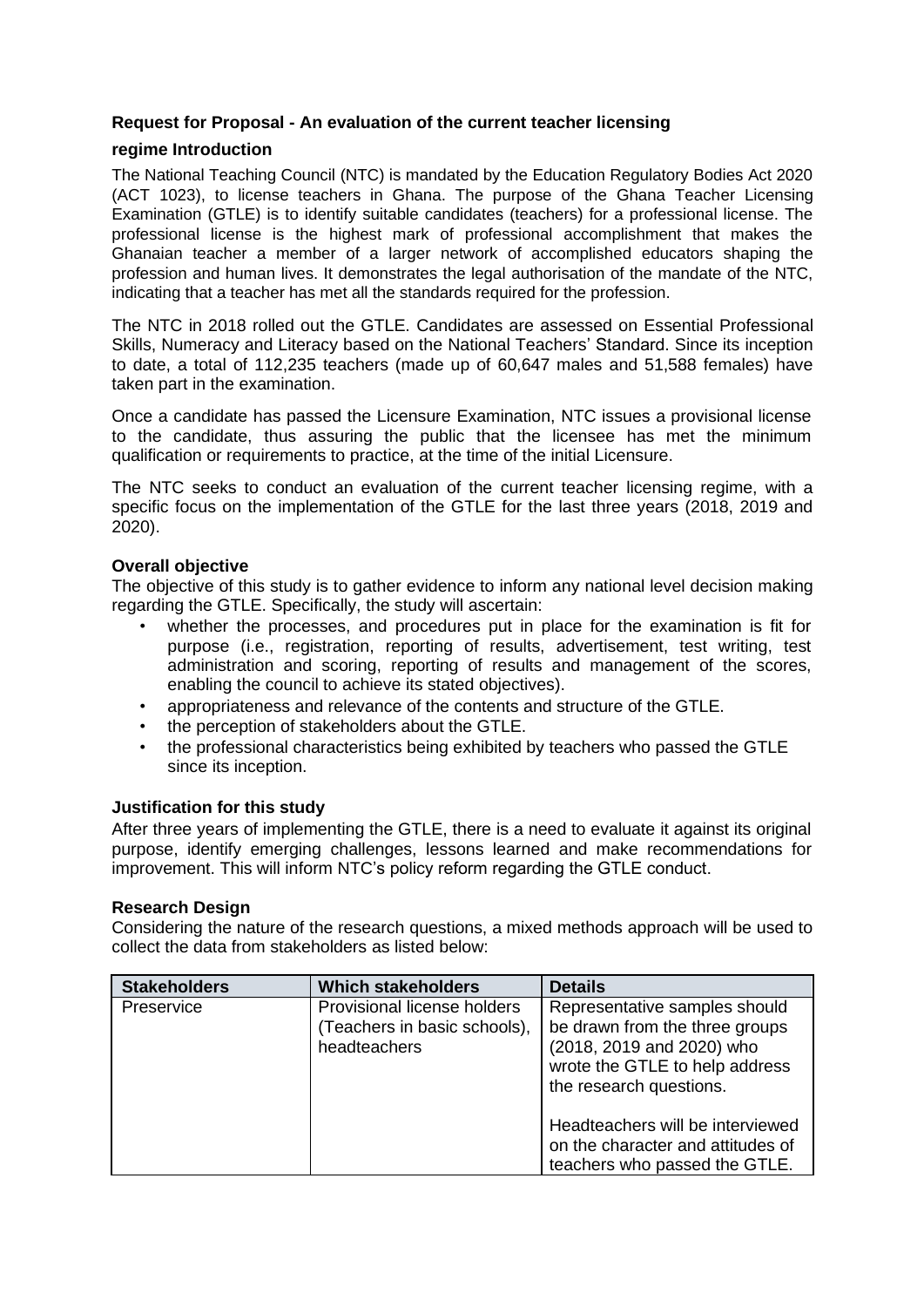| <b>Stakeholders</b>                            | <b>Which stakeholders</b>                                                                                                       | <b>Details</b>                                                                                                                                                  |
|------------------------------------------------|---------------------------------------------------------------------------------------------------------------------------------|-----------------------------------------------------------------------------------------------------------------------------------------------------------------|
| Ministry/Agencies                              | <b>GES Directors, MoE</b><br>Directors, Key officers of<br>NTC (exams committee<br>members, examiners, GTLE                     | To be interviewed on the content<br>and structure of the GTLE and<br>their opinion of the GTLE.                                                                 |
|                                                | council members i.e., at the<br>time the three exams were<br>written), high level<br>educationists.                             | Key officers of NTC, Examiners,<br>exams committee members will<br>be interviewed on the processes<br>and procedures put in place to<br>conduct the GTLE exams. |
| Colleges of Education /<br><b>Universities</b> | Students, Heads of<br>Departments, Deans,<br>Provost, College of<br>Education tutors, College of<br><b>Education Principals</b> | To be interviewed on the content<br>and structure of the GTLE and<br>their opinion of the GTLE.                                                                 |
| Unions                                         | GNAT, NAGRAT, TEWU,<br><b>TTAG</b>                                                                                              | In service teacher unions and<br><b>TTAG</b>                                                                                                                    |
| <b>GTLE Supervisors</b>                        | <b>GTLE Supervisors (this</b><br>includes CoE tutors, district<br>directors, SISOs)                                             | GTLE supervisors will be<br>interviewed on the processes<br>and procedures put in place to<br>conduct the GTLE exams.                                           |
| <b>Community leaders</b>                       | Opinion Leaders,<br><b>Traditional Leaders,</b><br><b>Religious Bodies</b>                                                      | Community leaders will be<br>interviewed on the characters<br>and attitudes of teachers who<br>passed the GTLE.                                                 |

# **Scope of Work**

**The firm to be contracted for this assignment will be responsible for the following tasks:**

- 1. **With NTC and T-TEL, understand the aims, objectives, and vision for the study.** We intend to implement this contract through a collaborative partnership with the contracted firm and is amenable to and encourages ideas and suggestions that can improve the quality, efficiency, and effectiveness of the overall assignment.
- 2. **Submit an inception report within two weeks of contract signing.** At a minimum, the inception report should include a desk research on teacher licensure examination including GTLE, identify the key stakeholders to interview, a detailed discussion of the proposed sampling and data-collection methods<sup>1</sup>, a description of the firm's procedures for assuring quality control, research tools to be used for data collection and a proposed timeline. Upon review and approval of the inception report the contracted firm can begin work on the tasks that follow.
- 3. **Recruit, train, and manage** survey enumerators with appropriate experience, preferably with computer-assisted personal interviewing.
- 4. **Collect the required data from the identified stakeholders.**
- 5. **Conduct data entry, cleaning, and processing**.
	- **Submit a proposed data-analysis plan by fourth week of contract signing** that describes how the collected data will be analysed and presented creatively and productively. These should not be generic plans but rather ones that discuss what specific statistical and qualitative methods for analysis will be applied to each data set and topic. An annex to the plans shall include proposed shells for tables and figures.<sup>2</sup> All data should be disaggregated by sex and stakeholder if possible. At T-TEL's request an oral presentation to discuss the plans may be scheduled after their submission.

 $1$  Considering the nature of the research objectives, we expect that the firm will implement a

mixed method to collect data from the listed stakeholders.

 $2A$  table shell includes labels and titles but no data.